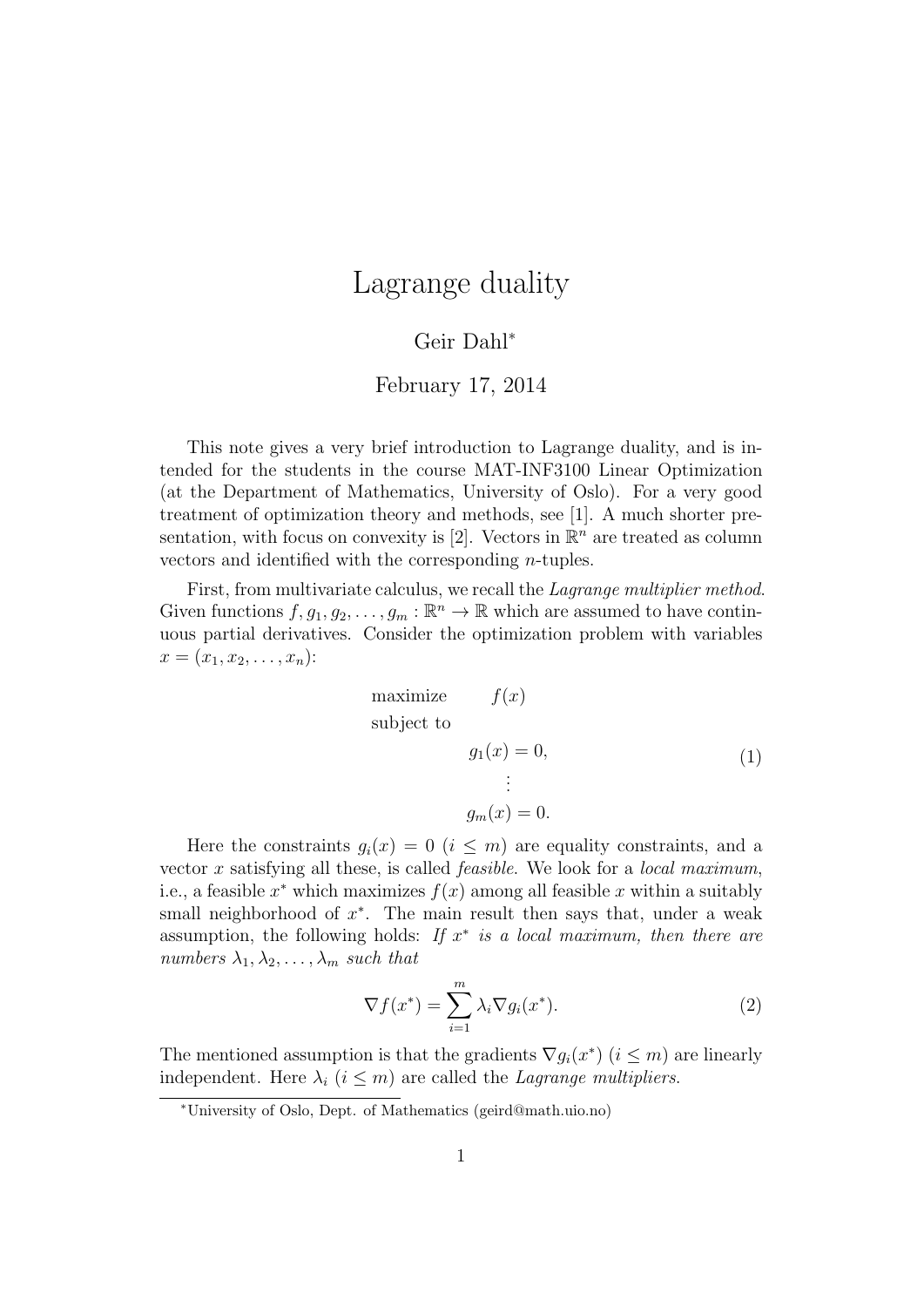We (normally) do not know the value of the Lagrange multipliers in advance, but they are still very useful because we may solve (1) by solving a system of (possibly nonlinear) equations. This system consists of the  $n$  equations in (2) together with the m feasibility constraints  $q_i(x) = 0$  ( $i \leq m$ ). So we have  $n + m$  equations and  $n + m$  unknowns (variables). If we find all solutions to this system, then among these there is a local maximum of (1). For small problems this may be done by hand, otherwise numerical methods (such as Newton's method) are used, see [1].

Next, we present how related ideas may be used to solve the more general problem where inequality constraints are present. More details may be found in [1]. So, using functions as above, consider the optimization problem

maximize 
$$
f(x)
$$
  
\nsubject to  
\n $g_1(x) \le 0,$   
\n $\vdots$   
\n $g_m(x) \le 0,$   
\n $x \in X.$  (3)

Here  $X \subseteq \mathbb{R}^n$  is any given set, representing additional constraints. For instance,  $X = \mathbb{R}^n$  (no extra constraints) or  $X = \{x \in \mathbb{R}^n : x \ge 0\}$ , or even, the more complicated case where X consists of all integral vectors in  $\mathbb{R}^n$ . Problem (3) is very general, and contains computationally hard problems as special cases. Although no general efficient method for solving (3) exists, the following duality approach has proved to be very useful.

Let g be the vector-valued function  $g = (g_1, \ldots, g_m)$ , so  $g : \mathbb{R}^n \to \mathbb{R}^m$ , and let  $f^* = \sup\{f(x) : g(x) \leq O, x \in X\}$  be the optimal value in (3). Note that  $f^*$  is defined to be minus infinity if no feasible point exists, and plus infinity if there is a sequence  $\{x^{(j)}\}_{j=1}^{\infty}$  of feasible points such that  $f(x^{(j)}) \to \infty$ . Define the Lagrange function  $L : \mathbb{R}^n \times \mathbb{R}^m \to \mathbb{R}$  by

$$
L(x,\lambda) = f(x) - \lambda^T g(x) = f(x) - \sum_{i=1}^m \lambda_i g_i(x) \quad (x \in \mathbb{R}^n, \lambda \in \mathbb{R}^m),
$$

where  $\lambda = (\lambda_1, \lambda_2, \dots, \lambda_m)$ . One may think of the  $\lambda_i$ 's as Lagrange multipliers. We also introduce the *dual function*  $h : \mathbb{R}^m \to \mathbb{R}$  given by

$$
h(\lambda) = \sup \{ L(x, \lambda) : x \in X \} \quad (\lambda \in \mathbb{R}^m).
$$

The purpose of these concepts is to simplify the original problem and obtain upper bounds on the optimal value  $f^*$  in (3). In fact, the following result which is called *weak duality* holds: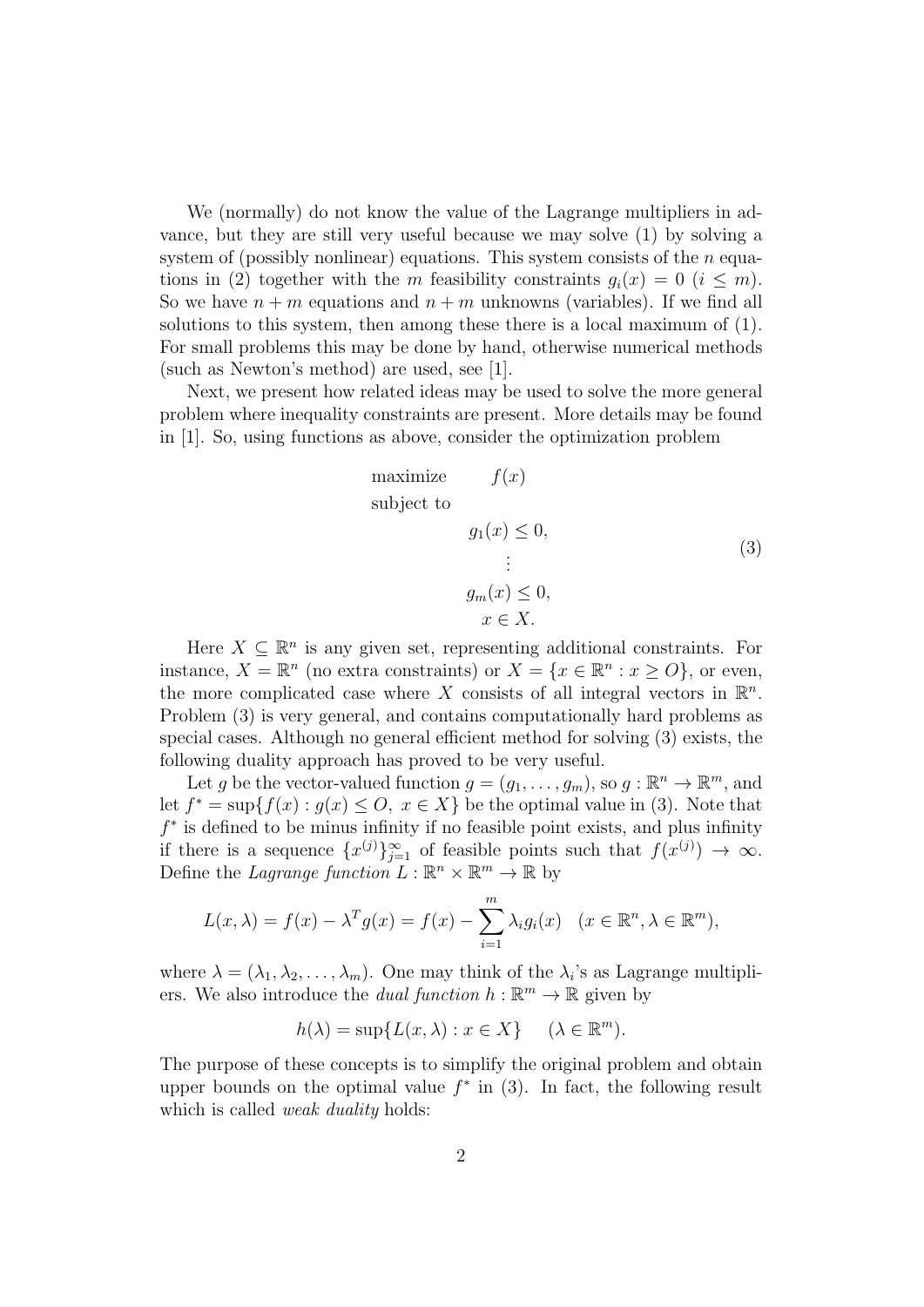Weak duality: If x is feasible in (3) (so  $x \in X$ ,  $g(x) \le O$ ), and  $\lambda \ge O$ , then

 $f(x) \leq h(\lambda)$ .

The proof is easy:  $h(\lambda) \ge L(x, \lambda) = f(x) - \lambda^T g(x) \ge f(x)$  as  $\lambda \ge O$  and  $g(x) \leq O.$ 

If we take the supremum on the left-hand side and then the infimum on the right-hand side in the weak duality inequality, we obtain the important inequality

$$
f^* \le h^* \tag{4}
$$

where  $h^* = \inf\{h(\lambda) : \lambda \geq 0\}$  is the optimal value of the so-called *dual* problem

minimize 
$$
h(\lambda)
$$
  
subject to  
 $\lambda \geq O.$  (5)

We then call (3) the *primal problem*.

As an example, consider the general linear optimization problem (see [3])

$$
\max\{c^T x : Ax \le b, x \ge O\}
$$

where A is an  $m \times n$  matrix and  $c \in \mathbb{R}^n$ ,  $b \in \mathbb{R}^m$ . This problem is obtained from (3) by letting  $f(x) = c^T x$ ,  $g(x) = Ax - b$  and  $X = \{x \in \mathbb{R}^n : x \ge 0\}.$ Using the approach above we obtain

$$
L(x, \lambda) = c^T x - \lambda^T (Ax - b)
$$
  
=  $(c^T - \lambda^T A)x + \lambda^T b$   
=  $(c - A^T \lambda)^T x + b^T \lambda$ .

The dual function h is then

$$
h(\lambda) = \sup \{ (c - A^T \lambda)^T x + b^T \lambda : x \ge 0 \}
$$
  
= 
$$
\begin{cases} b^T \lambda & \text{if } A^T \lambda \ge c \\ +\infty & \text{otherwise} \end{cases}
$$

Therefore (ignoring where  $h(\lambda)$  is infinity) the dual problem becomes

$$
\min\{b^T\lambda : A^T\lambda \ge c, \ \lambda \ge O\}
$$

which coincides with the dual problem we know from linear optimization theory, see [3].

We conclude with some important further comments: